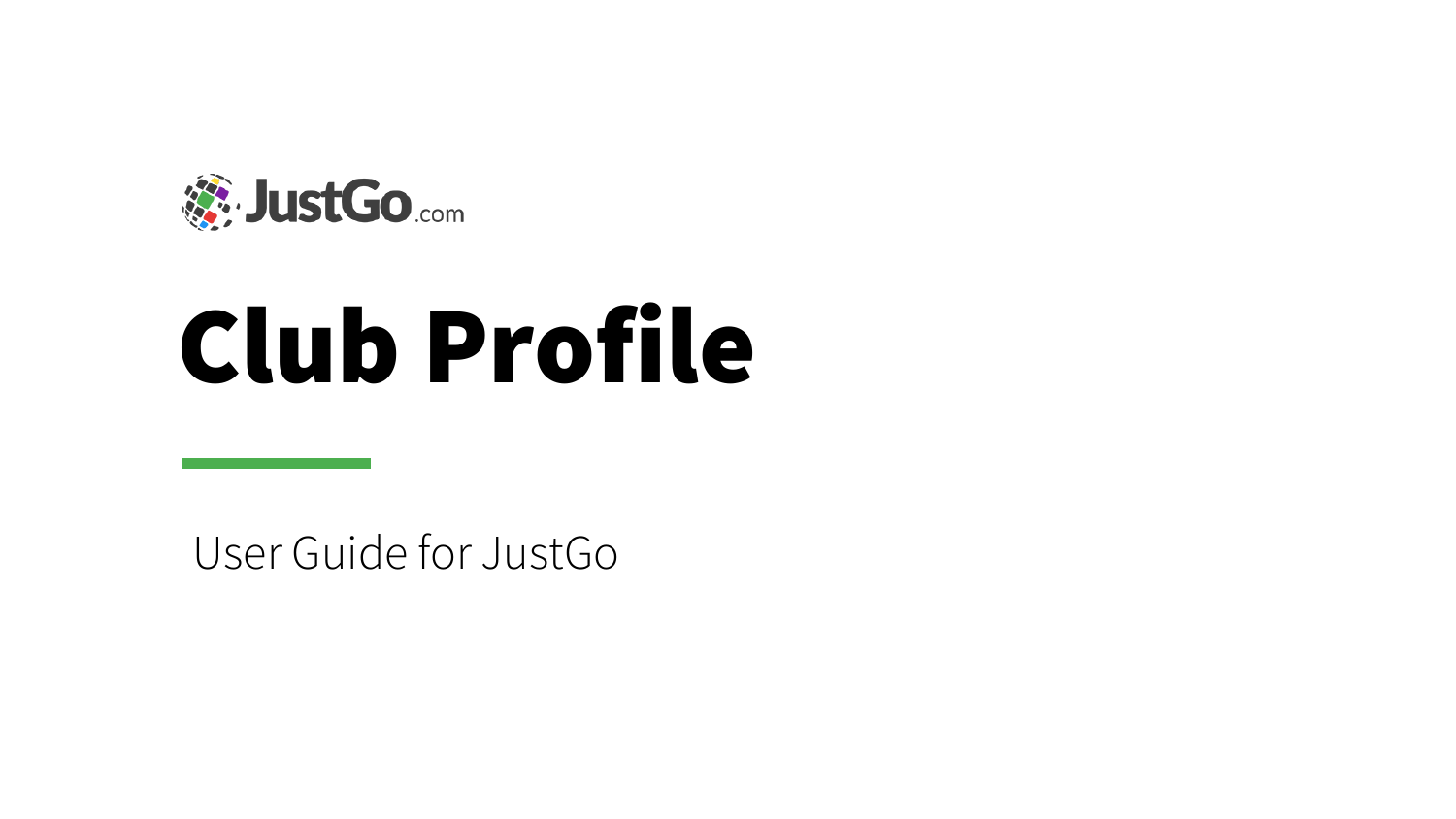#### What's inside?



- o [What is the Club Profile?](#page-2-0)
- o [How do I access my Club Profile?](#page-3-0)
- o [How do I edit my club details?](#page-4-0)
- o [Where can I purchase my club affiliation?](#page-5-0)
- o [What can I do for my club members?](#page-6-0)
- o [Can I filter or search specific club members?](#page-7-0)
- o [Can I bulk renew memberships?](#page-8-0)
- o [Can I remove, transfer or hide members?](#page-9-0)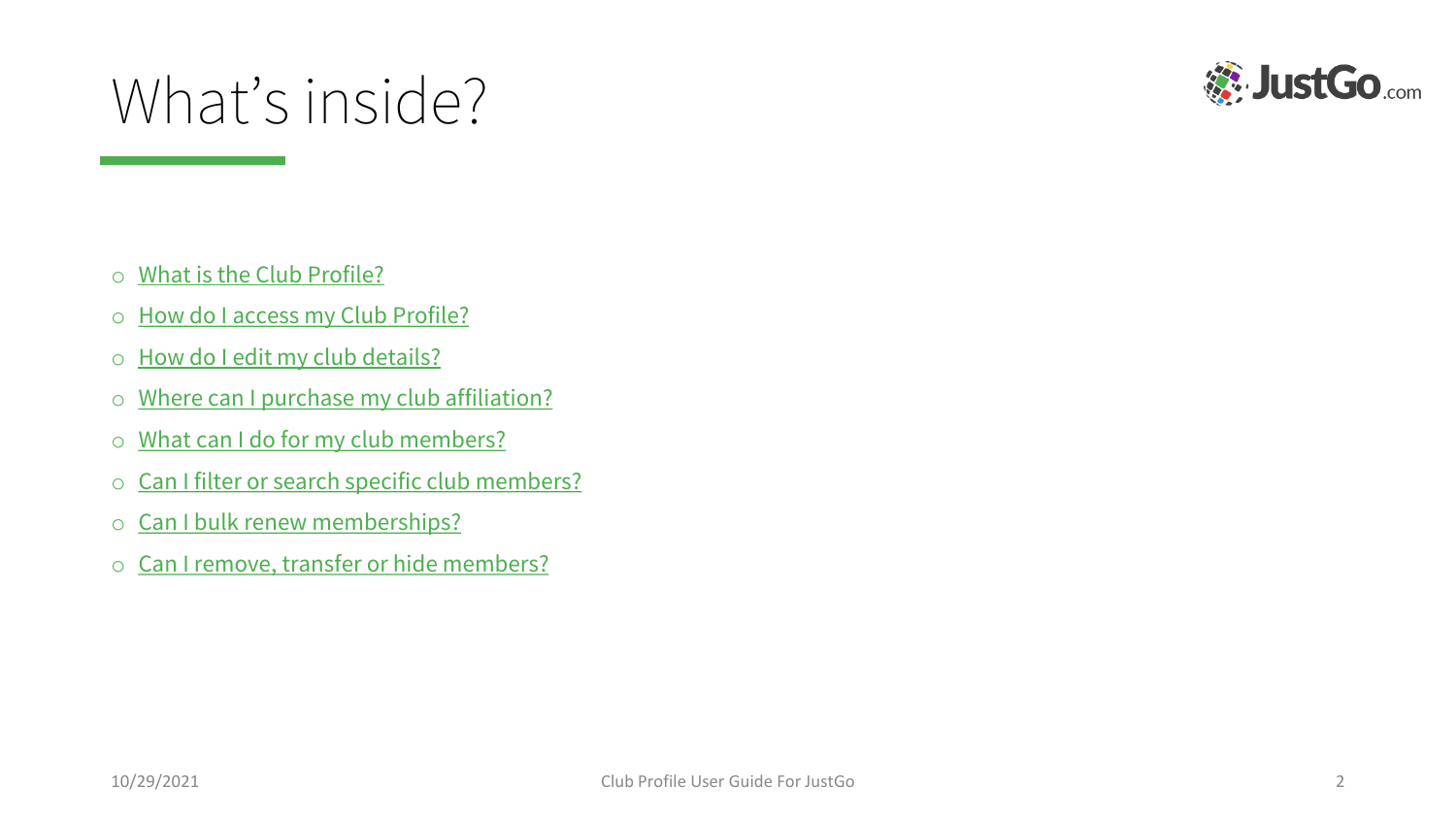

#### <span id="page-2-0"></span>What is the Club Profile?

The Club Profile gives you a full overview of your clubs members. You also have the ability to update club information, pay for your club affiliation (if integrated within your governing bodies system and required) and view and edit member information as required.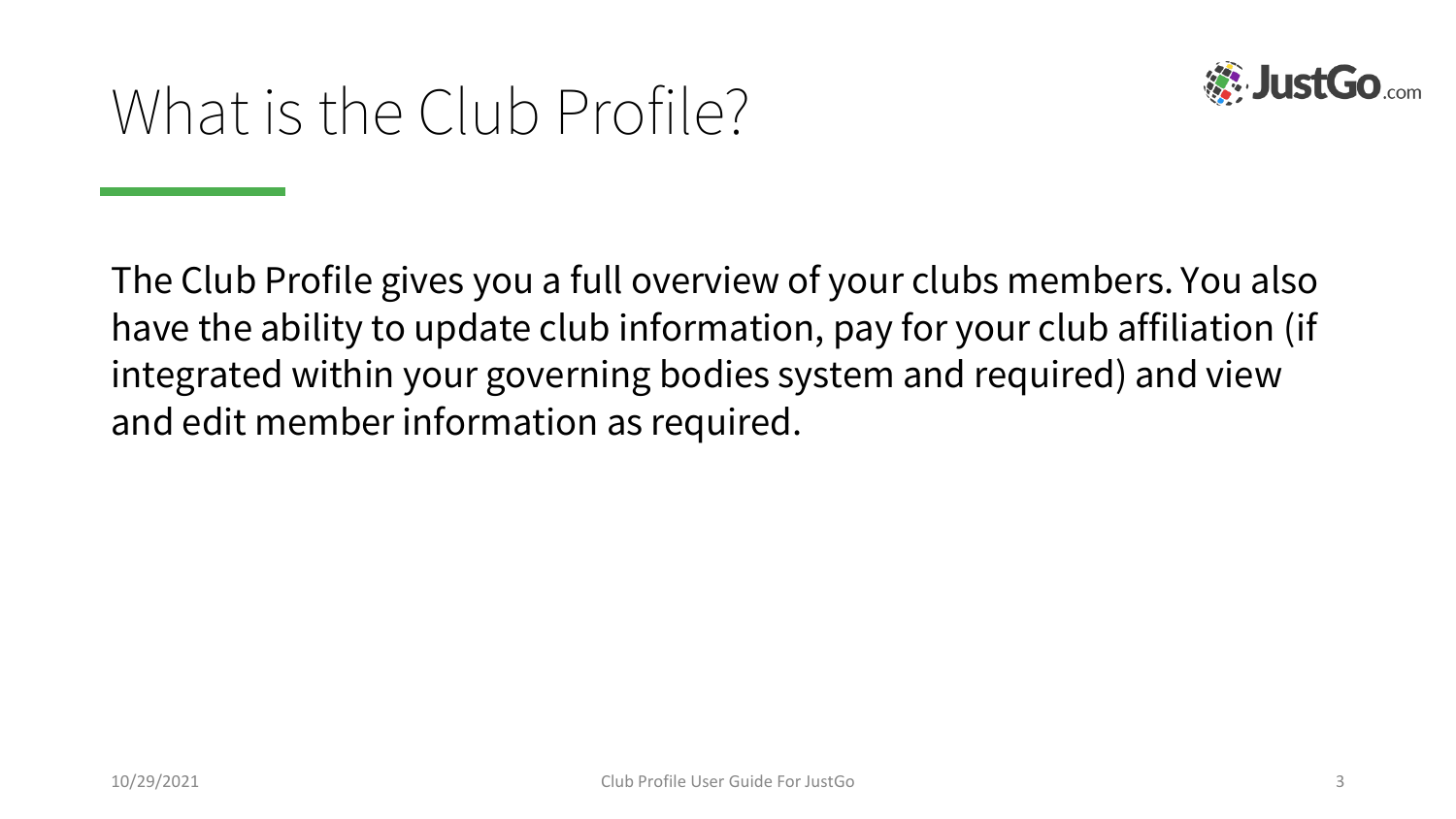

#### <span id="page-3-0"></span>How do I access my Club Profile?

You can access your club profile by simply navigating to the Club Profile tile in the Menu of your system.

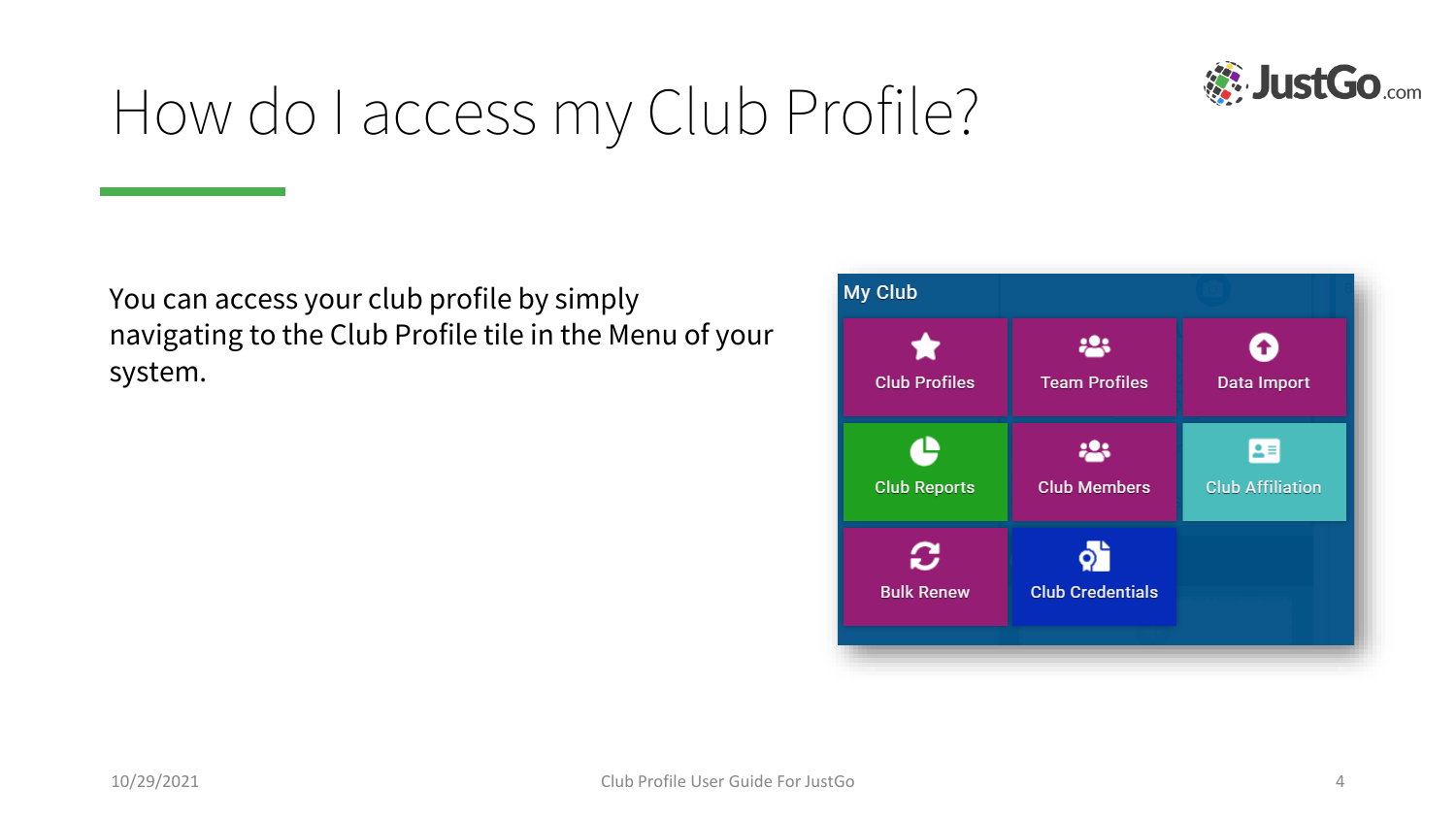## <span id="page-4-0"></span>How do I edit my club details?





#### Some Screenshots and info may differ depending on the subscription type

**St. JustGo.com**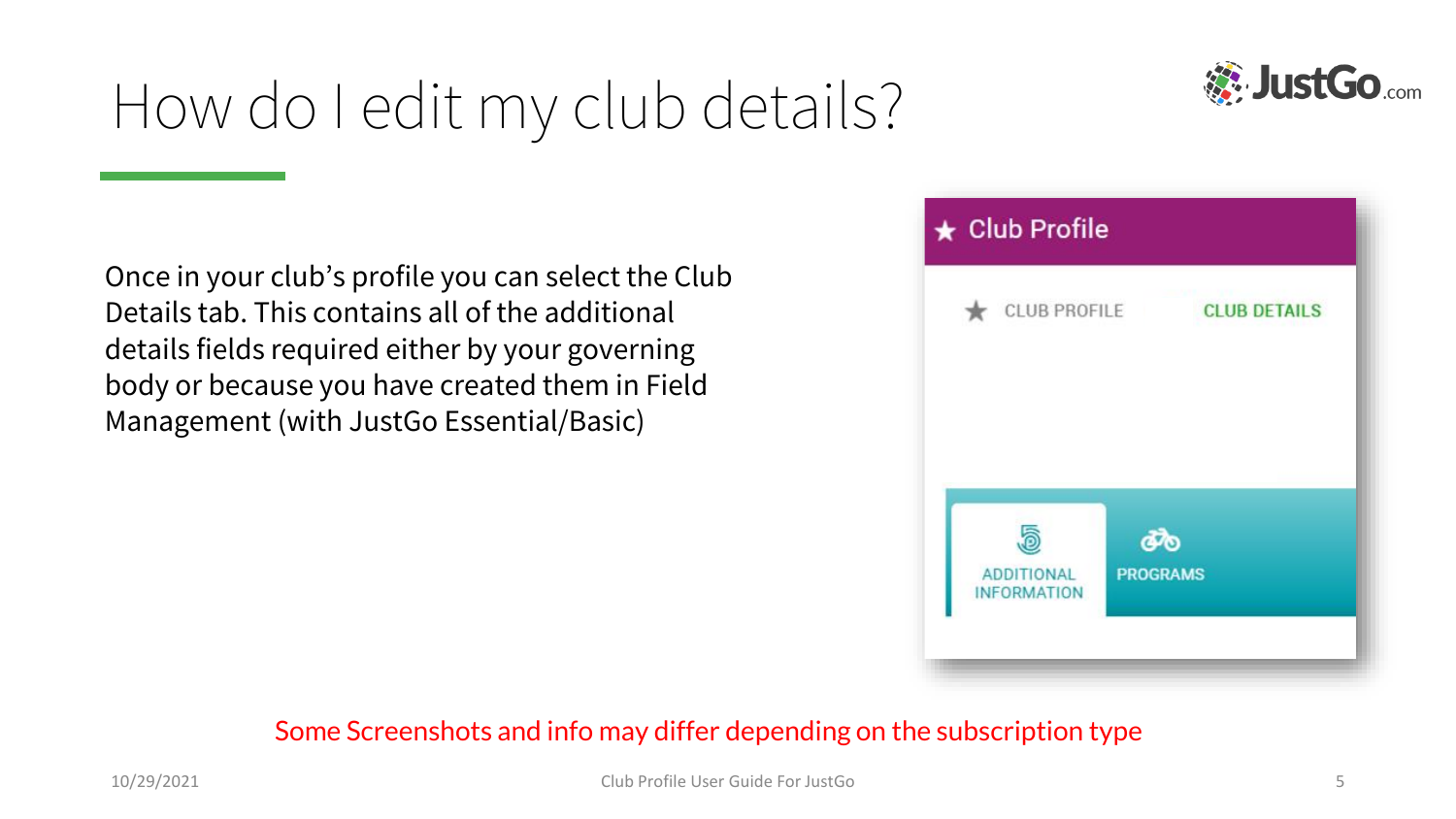#### <span id="page-5-0"></span>Where can I purchase my club affiliation?

If your club is integrated within your governing body system and they require you to purchase a club affiliation you can do so through the Club Affiliation tab in the Club Profile.



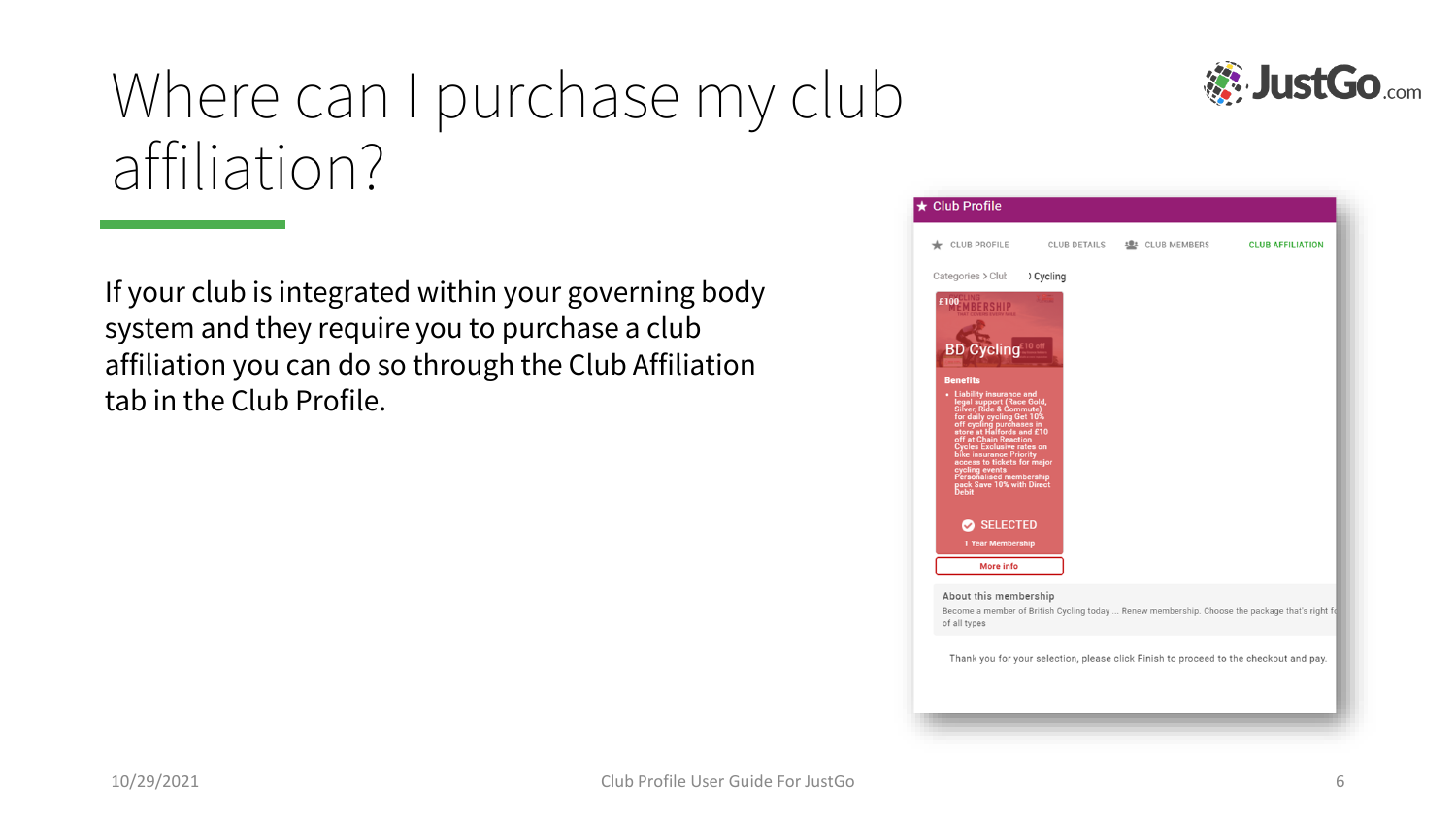

# <span id="page-6-0"></span>What can I do for my club members?

From within your club profile you can access your member information through the club members tab.

From here you can open each individual record and amend their details or purchase them a membership.

Note: Members have access to their own profiles so it is recommended you let them manage their own data. This will also save you time on administration.

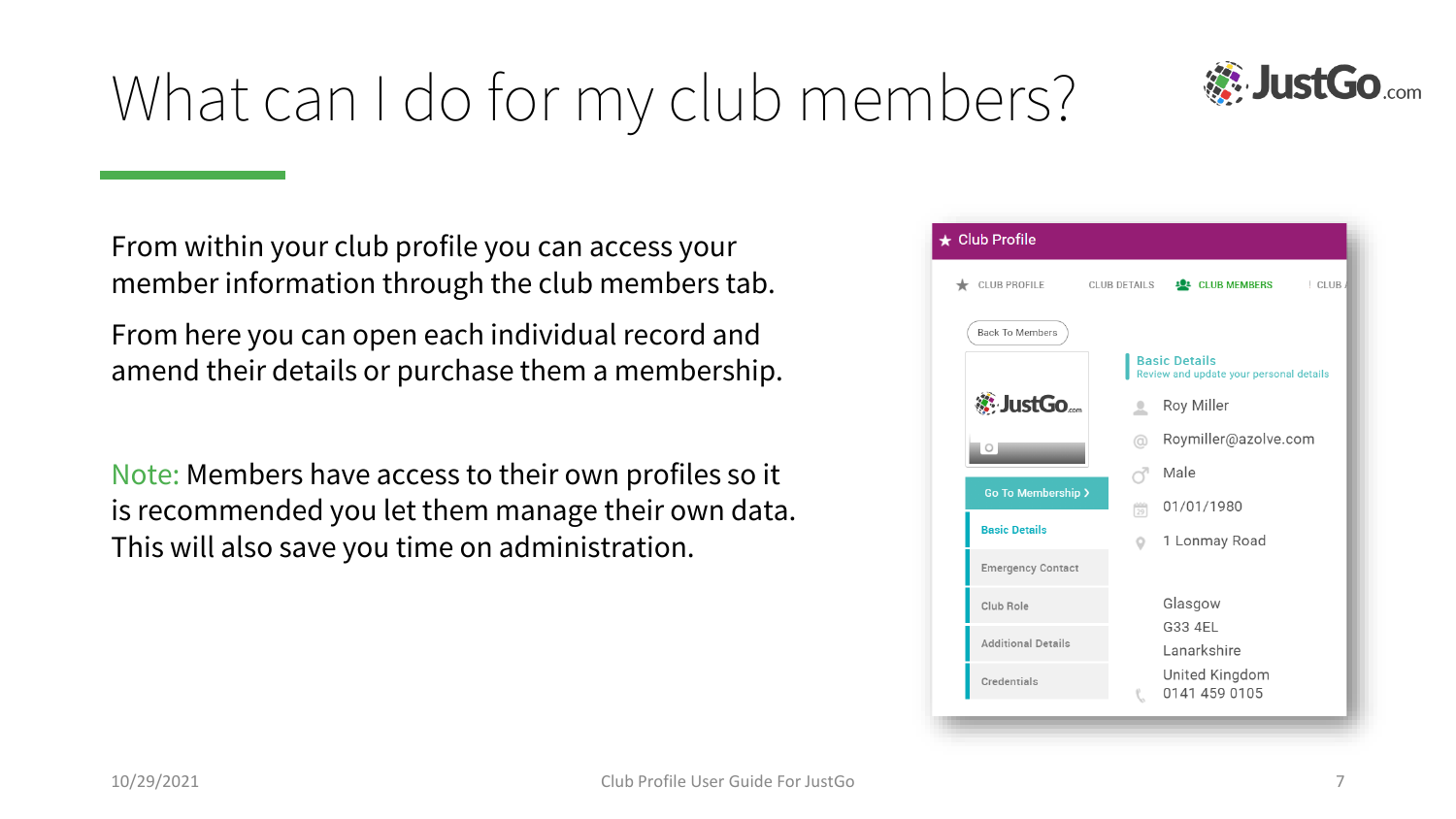

#### <span id="page-7-0"></span>Can I filter or search specific club members?

You can filter members in the Club Members tab by simply selecting the 'Sort by' drop down or using the radials showing specific membership types.

Using the search box you can also search for a specific member.

Note: The radials are dynamic so will only show when you have a member who meets the criteria of the radial. Eg, A member with an active Branch Diver membership.

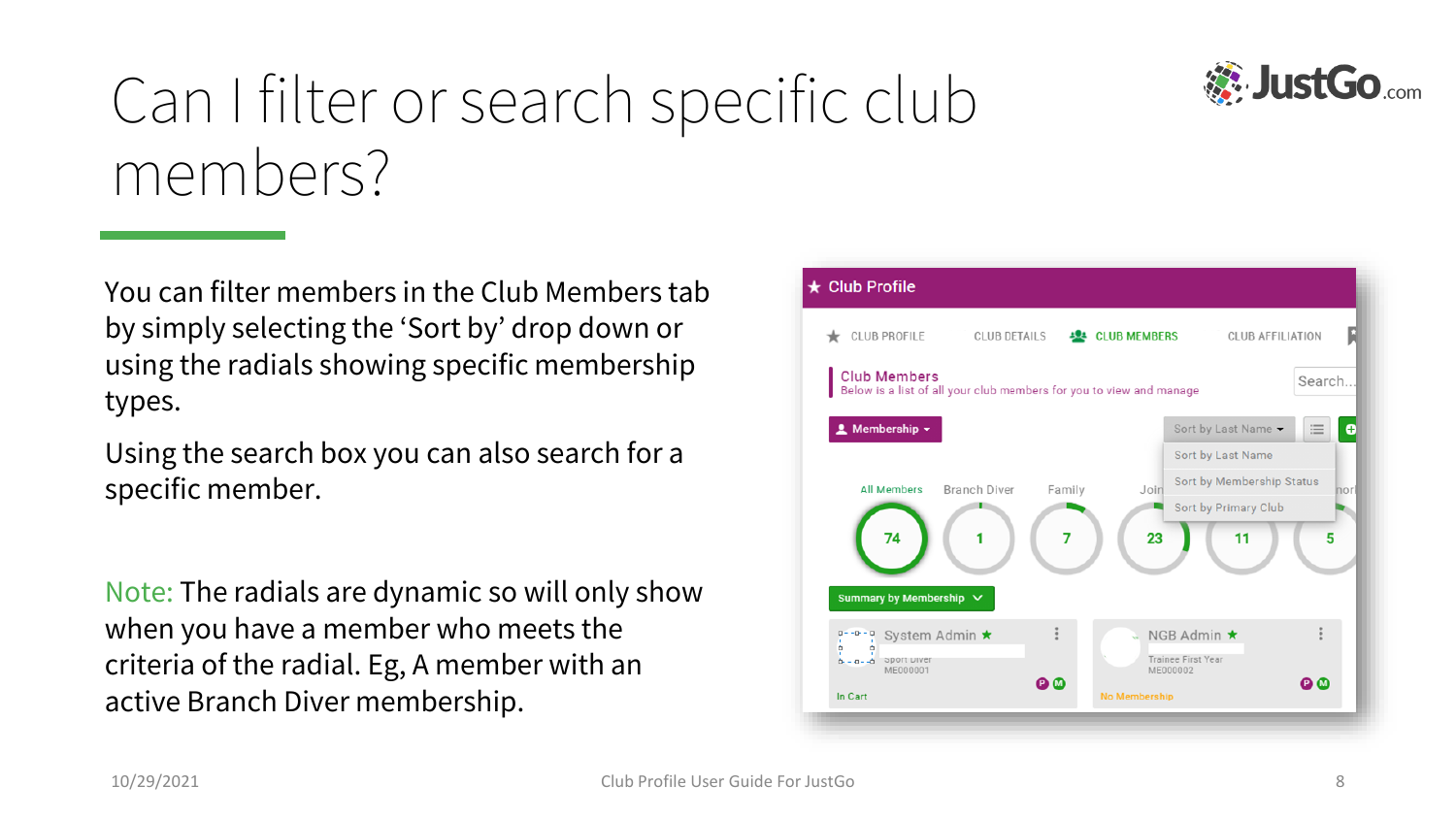

### <span id="page-8-0"></span>Can I bulk renew memberships?

Within the Club Members tab you can change the view to Bulk Renew. This shows you which members are eligible to be renewed in bulk.

You can simply tick the box next to the members you wish to renew and then select the green Renew button.

Note: If a member has never held a membership in the system before there is nothing to renew.

| <b>Club Members</b><br>Below is a list of all your club members for you to view and manage |                                 |                            |                     | Search                              |                                             |  |
|--------------------------------------------------------------------------------------------|---------------------------------|----------------------------|---------------------|-------------------------------------|---------------------------------------------|--|
| <b>All Members</b>                                                                         | Bulk Renew -                    |                            |                     |                                     |                                             |  |
|                                                                                            | Summary by Membership V<br>Name | Email                      | <b>Primary Club</b> | Membership                          | Select All<br>Renewal                       |  |
|                                                                                            | null null                       |                            | Yes                 | No Membership                       | This member has no membership s<br>renewed. |  |
|                                                                                            | <b>System Admin</b>             | noreply@azolve.com         | Yes                 | No Membership                       | This member has no membership s<br>renewed. |  |
|                                                                                            | samir ahmed                     | samir.ahmed@azolve.com     | Yes                 | DOHS running<br>Expires: 02/06/2021 |                                             |  |
|                                                                                            | samir JR                        | samir.ahmed1121@azolve.com | Yes                 | No Membership                       | This member has no membership s<br>renewed. |  |
|                                                                                            | Sam miller                      | samir.ahmed@azolve.com     | Yes                 | DOHS running<br>Expires: 02/06/2021 |                                             |  |
|                                                                                            |                                 |                            |                     |                                     | This member has no membership s             |  |